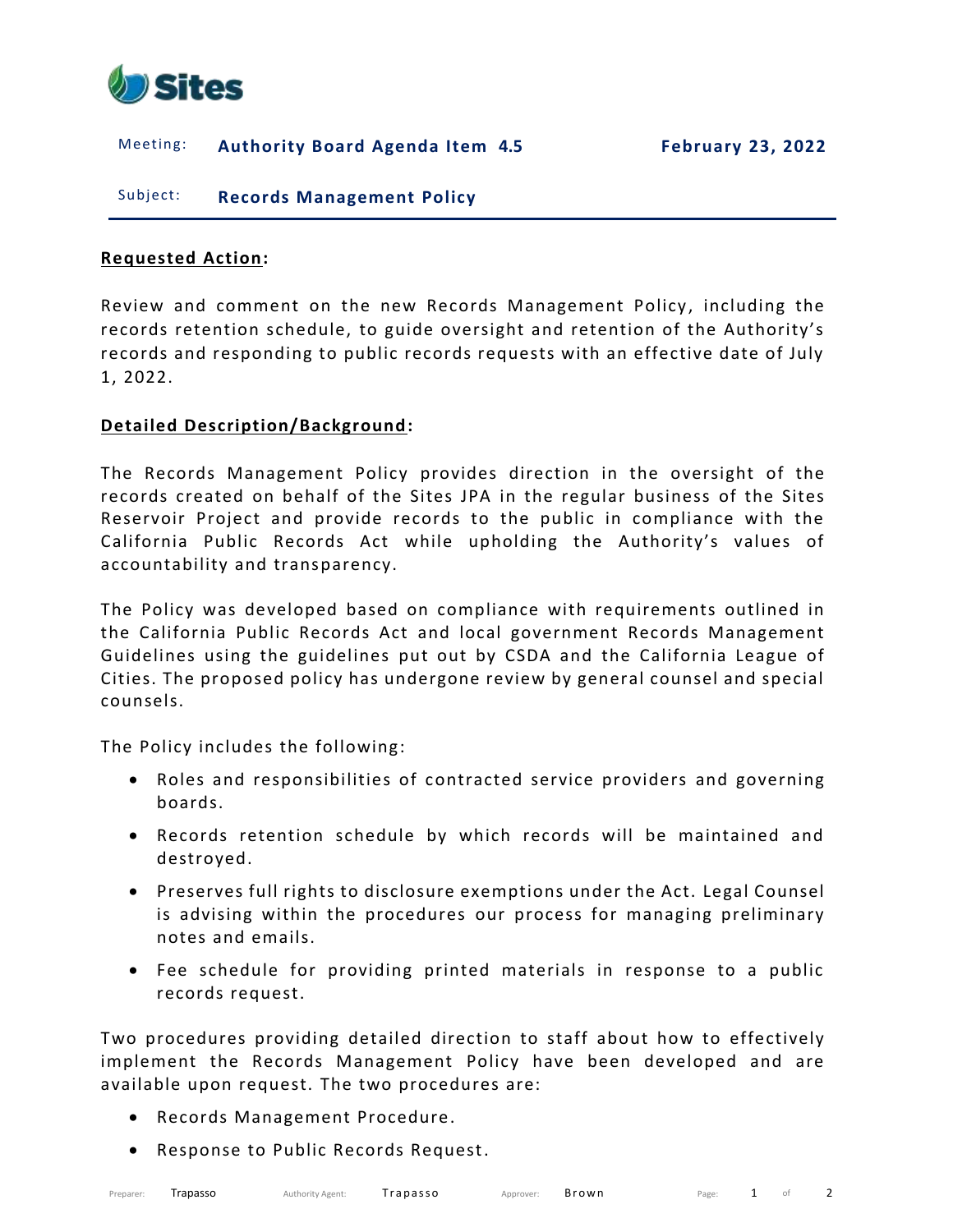From time to time, members of the Sites governing boards will receive duplicate records in emails from Staff. As staff will serve as the custodian of records it is encouraged that Board Members retain records only while necessary to use. Staff will ensure records will be maintained and destroyed in accordance with the Records Retention Schedule.

The Records Management Policy will be applicable and enforced effective July 1, 2022. This period allows staff the time to put measures in place, including training and system automation, to maintain a records management process in compliance with applicable laws. In weighing the benefit/cost of retroactively conforming prior documents to the Policy, Staff intends to prioritize the present and future documents first and the past documents will be compiled as time allows.

The Budget and Finance Committee reviewed the proposed Policy and did not take any exceptions.

**Also, the Policy itself was inadvertently not attached to the staff report to the Reservoir Committee so their action on the Policy was deferred to March. It is recommended that AB provide any comments on the Policy and staff will bring the item for approval by the RC/AB at the joint meeting in March.**

# **Prior Action:**

None.

# **Fiscal Impact/Funding Source:**

There is no fiscal impact associated with the proposed policy and the proposed approach for aligning past documents with the new policy .

## **Staff Contact:**

Joe Trapasso

## **Primary Service Provider:**

Brown and Caldwell

### **Attachments:**

Attachment A – Sites Project Authority Records Management Policy and Record Retention Schedule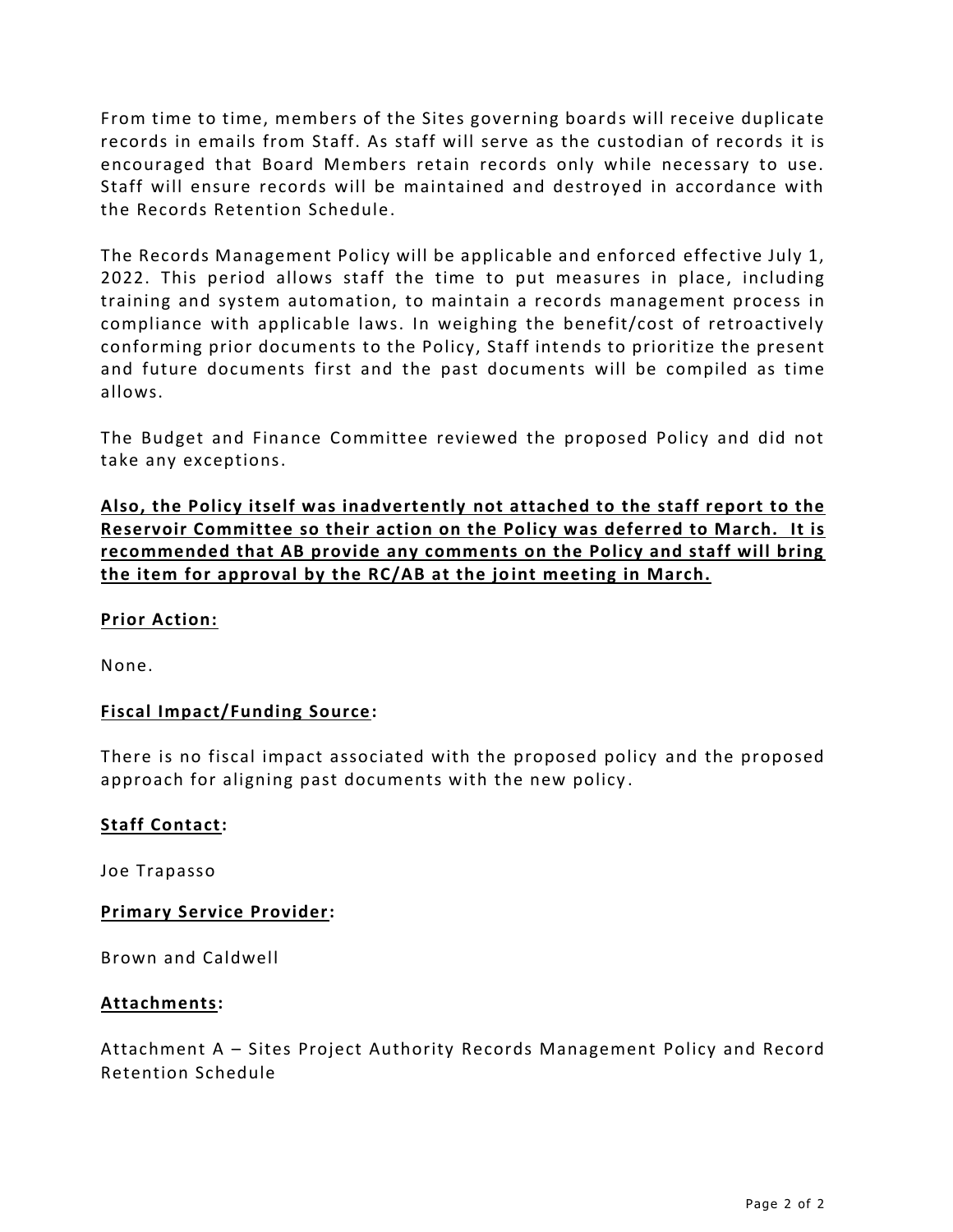|  | <b>DOCUMENT TYPE</b> | <b>Policy</b>   |
|--|----------------------|-----------------|
|  | <b>DOCUMENT NO.</b>  | C <sub>05</sub> |
|  | <b>ADOPTED</b>       | TBD             |
|  | <b>LAST UPDATED</b>  | TBD             |

# **SITES PROJECT AUTHORITY RECORDS MANAGEMENT POLICY**

# **1. Purpose**

The Records Management Policy establishes management, maintenance, and accessibility of records for the Sites Project Authority in compliance with the California Public Records Act (Public Records Act) (Government Code Section 6250 et seq.).

# **2. Definitions**

**Requester**: Refers to any individual requesting access to, inspection of, or copies of Sites Project Authority Records.

**Record**: Has the same meaning as "public records" as defined in subdivision (e) of California Government Code Section §6252. Records are any writing containing information relating to the conduct of the public's business prepared, owned, used, or retained by the agency regardless of physical form or characteristics.

# **3. Policy**

# **Records Management**

The Sites Project Authority retains Records of the agency and effective retention and storage of records, management of records, and information collection practices by establishing and maintaining an active records management program while ensuring compliance with the Public Records Act.

# **Public Records**

The Sites Project Authority provides public access to Sites Project Authority records upon request in compliance with the Public Records Act.

The Sites Project Authority reserves all available exemptions from disclosure of Records as provided under the Public Records Act and decisions of the California Courts interpreting the same.

Consistent with applicable case law interpreting and applying the Public Records Act, new records will not be created to respond to requests.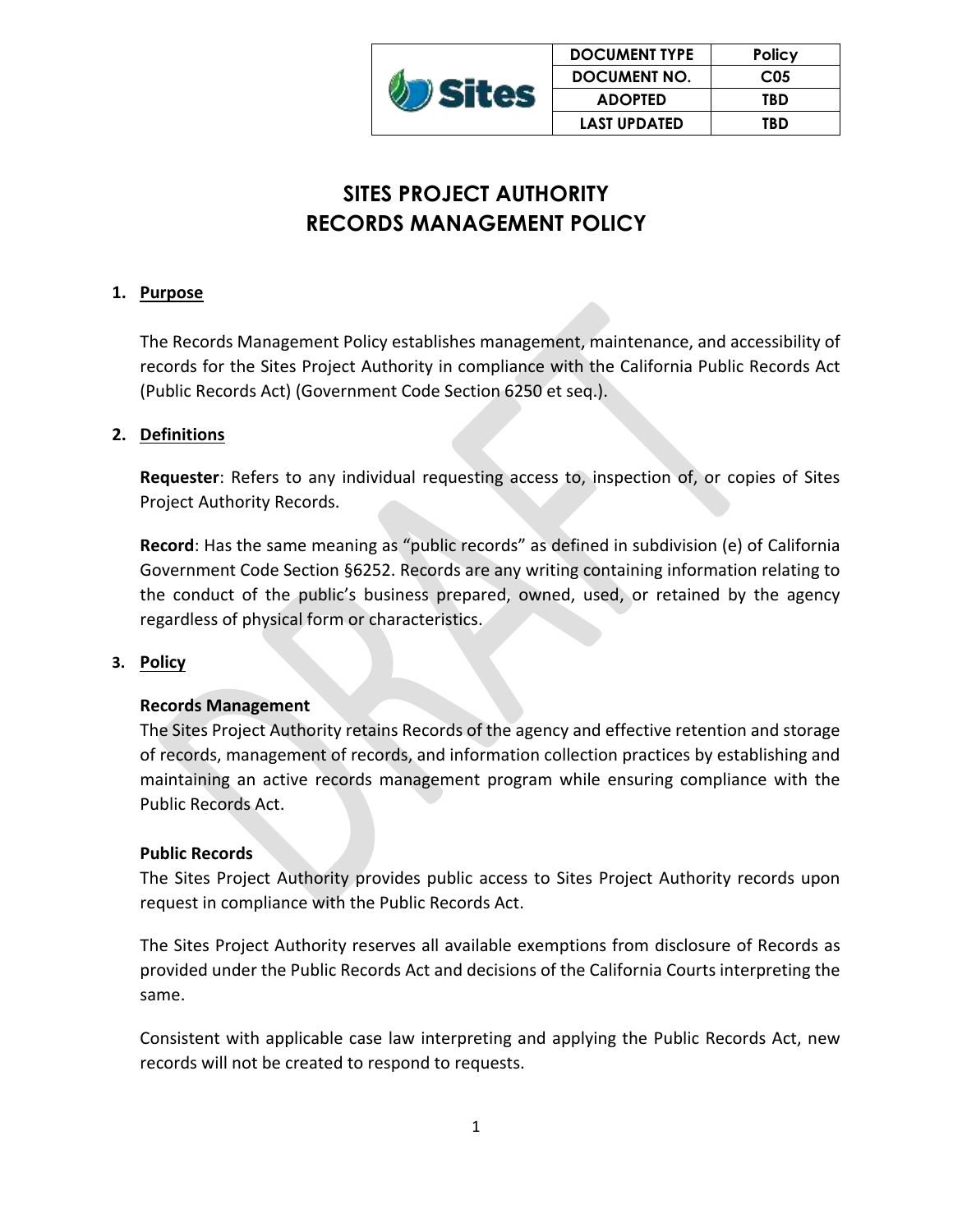## **4. Roles and Responsibilities**

## **Sites Authority Board and Reservoir Committee Members**

The Sites Project Authority does not create or maintain Records on behalf of any participating agency. Members of the Sites governing boards are subject to compliance with this Records Management Policy.

## **Contracted Service Providers**

Contracted service providers shall perform and maintain appropriate processes and systems to comply with the Public Records Act, the respective executed contract between the service provider and the Sites Project Authority, and this policy by making Records generated in performing their work for the Sites Project Authority available as Records of the agency upon request by the Authority.

### **Program Operations Manager**

The Program Operations Manager shall be responsible to oversee the Sites Project Authority's records management activities and assure the Authority remains in full compliance with this policy at all times.

## **Requester**

Requesters are encouraged to make a focused and effective request that reasonably describes an identifiable record or records. Consistent with Government Code Section 6253.1, the Authority shall make reasonable efforts to assist the Requester in making a focused and effective request.

A Requester is encouraged to include the following information to facilitate a focused response by the Sites Project Authority regarding the requested Records:

- The subject of the record
- A clear, concise, and specific description of the record(s) being requested
- The date(s) of the record(s), or a time period for the request (e.g.: calendar year 2019)
- Full names for the individuals and/or agencies included in the request, including proper spelling
- Any additional information that helps identify the record(s) being requested
- Contact information to facilitate the Authority's response to the request, preferably an email address

Requesters are encouraged to make every effort to research the records being requested, prior to submitting a request, including a detailed review of the Sites Project Authority website, which the Authority makes every effort to maintain.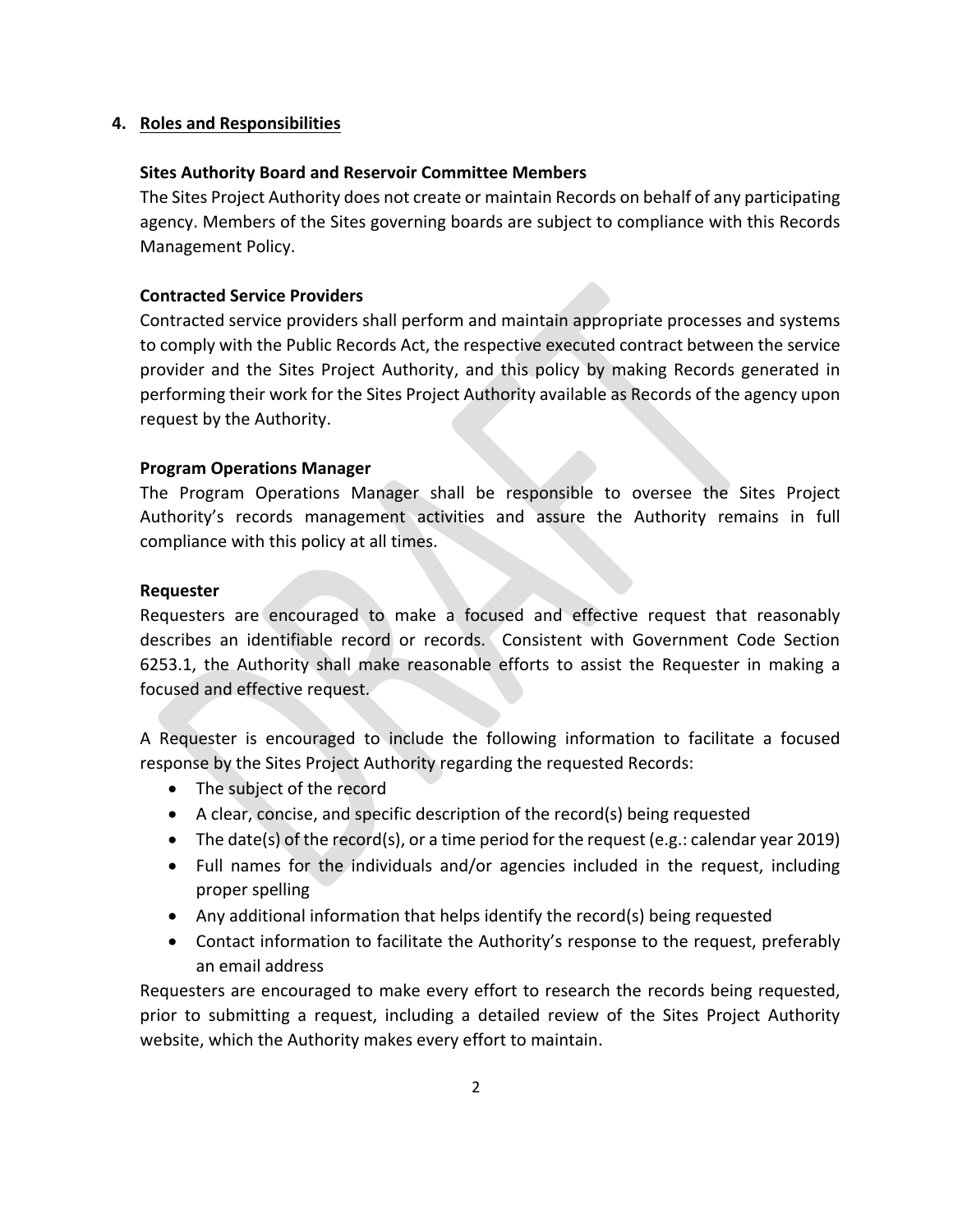#### **Records Administrator**

Under the supervision of the Program Operations Manager, the Records Administrator will administer an efficient records management procedure and procedure for responding to public records requests to manage the Authority's Records in compliance with this policy.

#### **5. Process**

Records will be retained and discarded in alignment with the attached Records Retention Schedule.

All requests for Records will be reviewed by the Program Operations Manager, Records Administrator, and Legal Counsel as needed.

## **6. Reporting**

The Reservoir Committee and Authority Board will receive an informational report of public requests for Records and notice of completion of responses.

## **7. Attachments:**

Records Retention Schedule

#### **8. Fee Schedule:**

Requests for copies of records, for which fees are not otherwise set by law, shall be subject to the following fees:

### **9. References**

California Public Records Act [\(Government Code Section 6250 et seq.](https://leginfo.legislature.ca.gov/faces/codes_displayexpandedbranch.xhtml?tocCode=GOV&division=7.&title=1.&part=&chapter=3.5.&article=))

California Secretary of State [Local Government Records Management Guidelines](https://archives.cdn.sos.ca.gov/local-gov-program/pdf/records-management-8.pdf)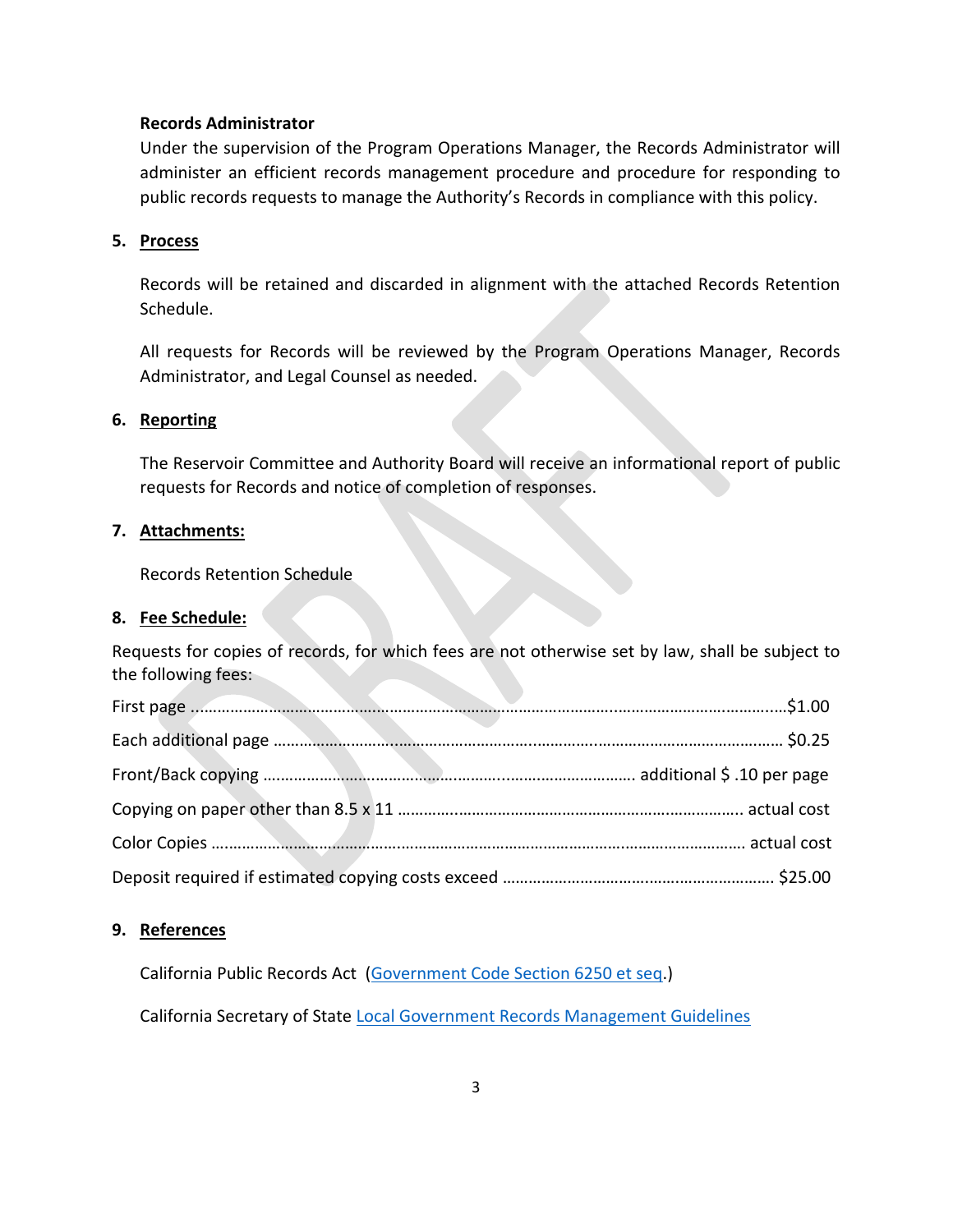# **Attachment: Records Retention Schedule**

The Sites Project Authority Records Retention schedule is based on the Local Government Records Management Guidelines and has been adapted for use by the Sites Project Authority.

| <b>Records Retention Schedule</b>                                                                                       |                                                       |
|-------------------------------------------------------------------------------------------------------------------------|-------------------------------------------------------|
| Records                                                                                                                 | <b>Minimum Retention Period</b>                       |
| <b>Organizational Records</b>                                                                                           |                                                       |
| Articles of incorporation                                                                                               | Permanent                                             |
| Application for exempt status                                                                                           | Permanent                                             |
| <b>Bylaws</b>                                                                                                           | Permanent                                             |
| Authority Board Adopted Policies and operating procedures                                                               | Permanent                                             |
| Authority Board and Reservoir Committee meeting minutes                                                                 | Permanent                                             |
| <b>Form 700</b>                                                                                                         | 7 years Original/4 years Copies                       |
| Authority Board and Reservoir Committee meeting materials, including 5 years<br><b>Public Agendas and Staff Reports</b> |                                                       |
| Authority Board and Reservoir Committee Meeting Recordings                                                              | 1 day after the approval of the<br>respective minutes |
| Correspondence                                                                                                          | 7 years                                               |
| Other documents not defined                                                                                             | 1 year                                                |
| <b>Accounting Records</b>                                                                                               |                                                       |
| Chart of accounts                                                                                                       | Permanent                                             |
| Annual financial statements                                                                                             | Permanent                                             |
| Annual audit reports                                                                                                    | Permanent                                             |
| General ledger                                                                                                          | 20 years                                              |
| Monthly financial statements                                                                                            | 6 years                                               |
| Quarterly financial statements                                                                                          | 6 years                                               |
| Journal entries                                                                                                         | 6 years                                               |
| Accounts payable ledger                                                                                                 | 6 years                                               |
| Accounts receivable ledger                                                                                              | 6 years                                               |
| Expense records                                                                                                         | 6 years                                               |
| Accounting procedures                                                                                                   | 6 years                                               |
| All other accounting records                                                                                            | 6 years                                               |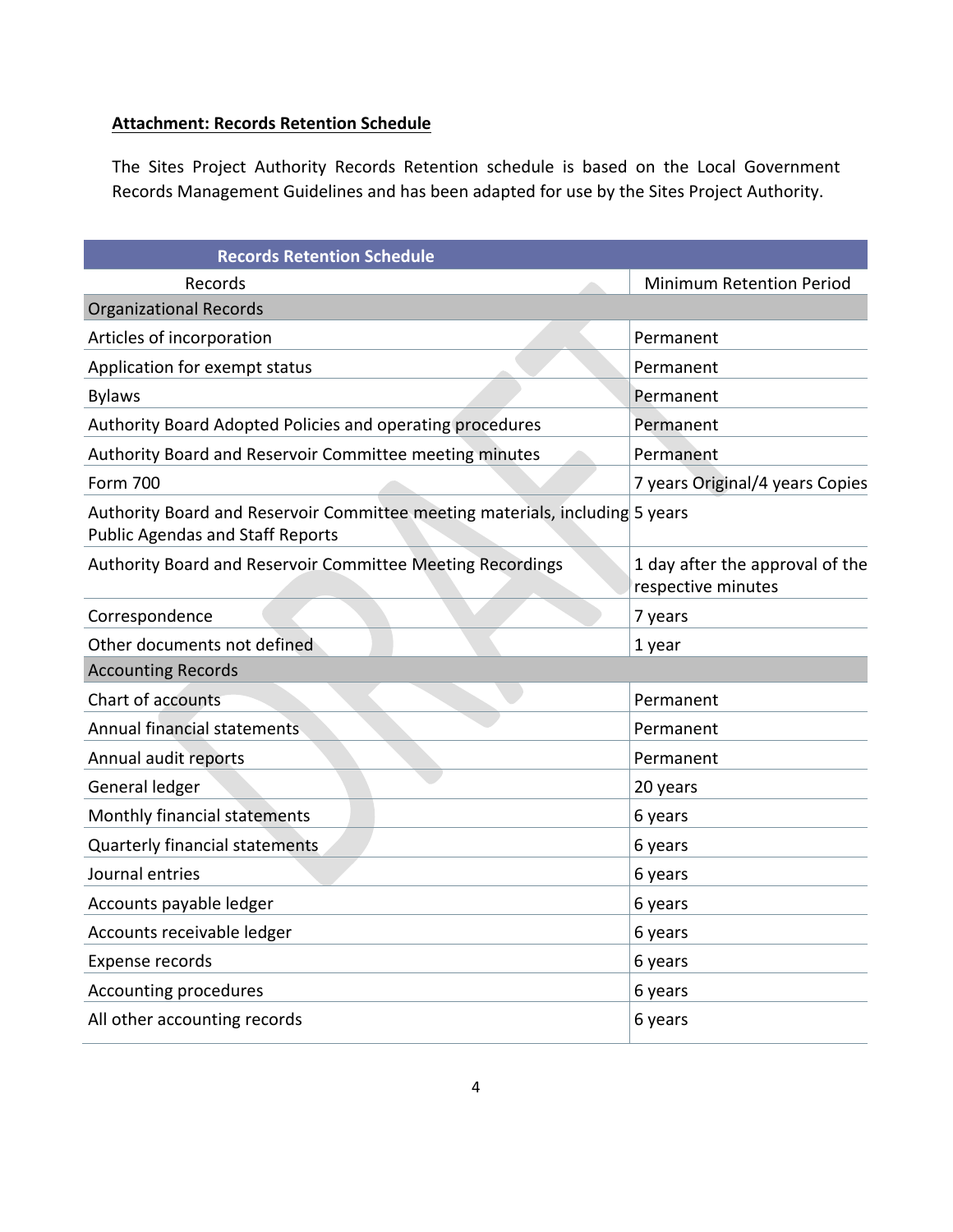| Invoices                                                                           | 6 years                                                 |
|------------------------------------------------------------------------------------|---------------------------------------------------------|
| <b>Bank statements</b>                                                             | 3 years                                                 |
| <b>Bank reconciliations</b>                                                        | 3 years                                                 |
| Canceled checks                                                                    | 3 years                                                 |
| Stop payment orders                                                                | 3 years                                                 |
| Check signature authorizations                                                     | 3 years                                                 |
| All other bank records                                                             | 3 years                                                 |
| <b>Tax Records</b>                                                                 |                                                         |
| Tax returns                                                                        | Permanent                                               |
| Form 990 and supporting documentation                                              | Permanent                                               |
| 1099 forms                                                                         | 8 years                                                 |
| All other tax records                                                              | 6 years                                                 |
| Supporting documentation for taxes                                                 | 4 years                                                 |
| <b>Real Estate Records</b>                                                         |                                                         |
| Deeds                                                                              | Permanent                                               |
| Purchase/Sale Agreements                                                           | Permanent                                               |
| <b>Option Agreements</b>                                                           | 5 years after fulfillment or<br>expiration of agreement |
| First Rights of Refusal Agreement                                                  | 3 years after fulfillment or<br>expiration of agreement |
| <b>Escrow documents</b>                                                            | 3 years after close                                     |
| All other real estate records                                                      | 3 years                                                 |
| <b>Insurance Records</b>                                                           |                                                         |
| Policies                                                                           | Permanent                                               |
| Claims                                                                             | 5 years                                                 |
| Legal Records                                                                      |                                                         |
| <b>Contracts and Agreements</b>                                                    | Permanent                                               |
| All other legal records (that do not fit into a defined category in this<br>table) | 10 years                                                |
| Personal injury records                                                            | 8 years                                                 |
| Leases                                                                             | 6 years after termination                               |
| Litigation claims                                                                  | 5 years following close of case                         |
| Court documents and records                                                        | 5 years following close of case                         |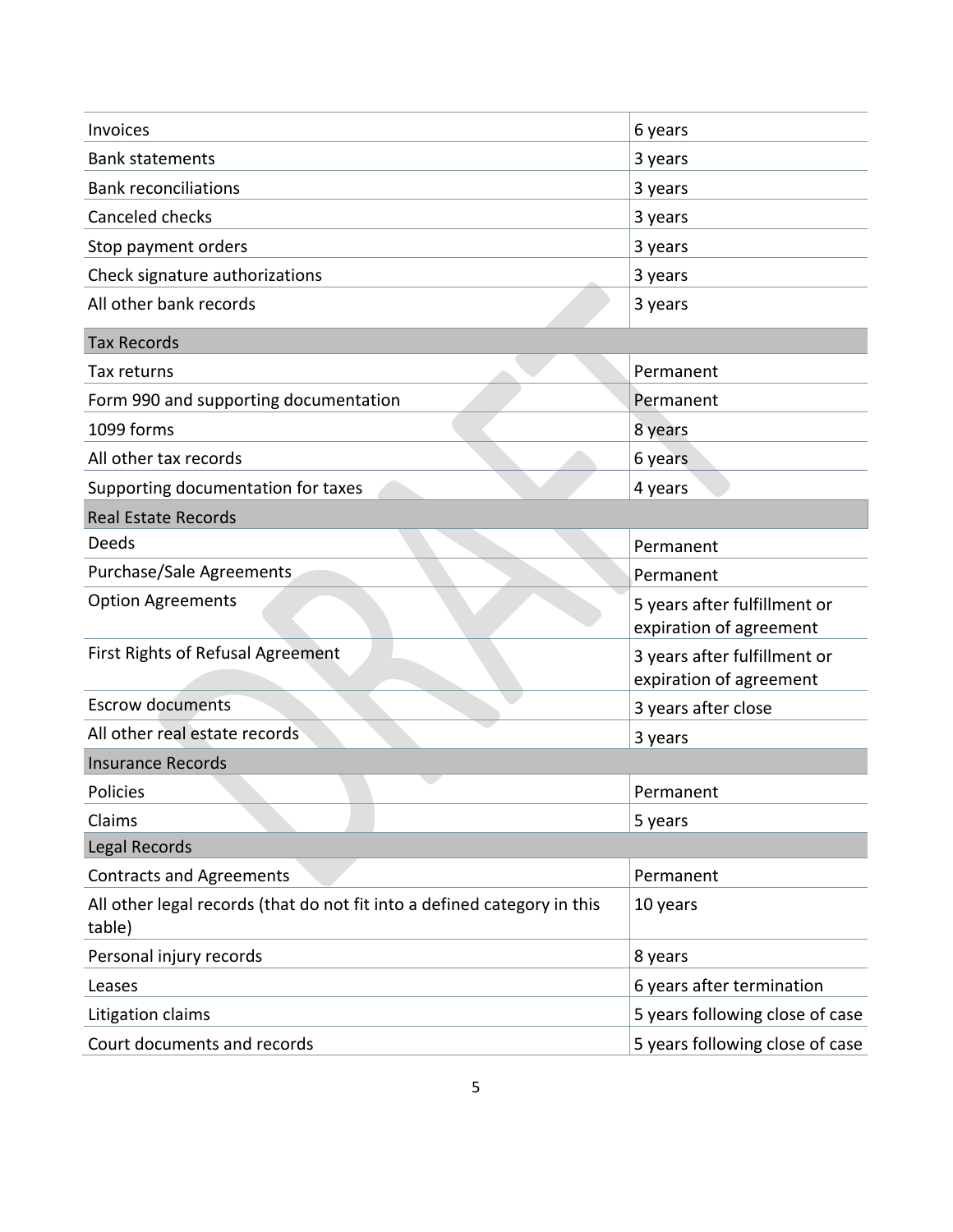| <b>Deposition transcripts</b>                                                                                 | 5 years following close of case                                                                                             |
|---------------------------------------------------------------------------------------------------------------|-----------------------------------------------------------------------------------------------------------------------------|
| Discovery materials                                                                                           | 5 years following close of case                                                                                             |
| <b>Environmental and Permitting Records</b>                                                                   |                                                                                                                             |
| CEQA Administrative Record <sup>1</sup>                                                                       | 10 years after completion of<br>the Authority's formal project<br>approval decision                                         |
| <b>Permits and Supporting Documents</b>                                                                       | 10 years after completion of<br>permitted activities and<br>mitigation actions, if any,<br>required in the permit           |
| <b>Water Right and Supporting Documents</b>                                                                   | Permanent                                                                                                                   |
| <b>Engineering Records</b>                                                                                    |                                                                                                                             |
| Final reports and/or memoranda                                                                                | Permanent                                                                                                                   |
| Final construction contract documents (including plans, specifications,<br>cost estimates, and CAD/BIM files) | Permanent                                                                                                                   |
| Construction as-built documentation                                                                           | Permanent                                                                                                                   |
| Records given/sent to any third party or government agency                                                    | 10 years after close of project <sup>2</sup>                                                                                |
| <b>Meeting minutes</b>                                                                                        | 10 years after close of project <sup>2</sup>                                                                                |
| Geotechnical samples/cores                                                                                    | 10 years after close of project <sup>2</sup><br>with consideration for<br>permanent long-term storage<br>of limited records |
| <b>Temporary Project records</b>                                                                              | 10 years after close of project <sup>2</sup>                                                                                |
| <b>Technical Project Support Records</b>                                                                      |                                                                                                                             |
| <b>Expert opinions</b>                                                                                        | Permanent                                                                                                                   |
| Final reports                                                                                                 | Permanent                                                                                                                   |
| Final technical and/or administrative memoranda                                                               | Permanent                                                                                                                   |

<sup>1</sup> Public Resources Code Section 21167.6 (e) provides a list of the types of documents that comprise an administrative record, included as Appendix B to the Records Management Procedure. It is the responsibility of the Authority, as lead agency, to retain the relevant records for the purposes of CEQA.

<sup>&</sup>lt;sup>2</sup> Close of Project refers to when all specified project activities have been fully implemented and no further action on the respective project would occur. For example, a construction project would be closed when all construction and mitigation actions were fulfilled.